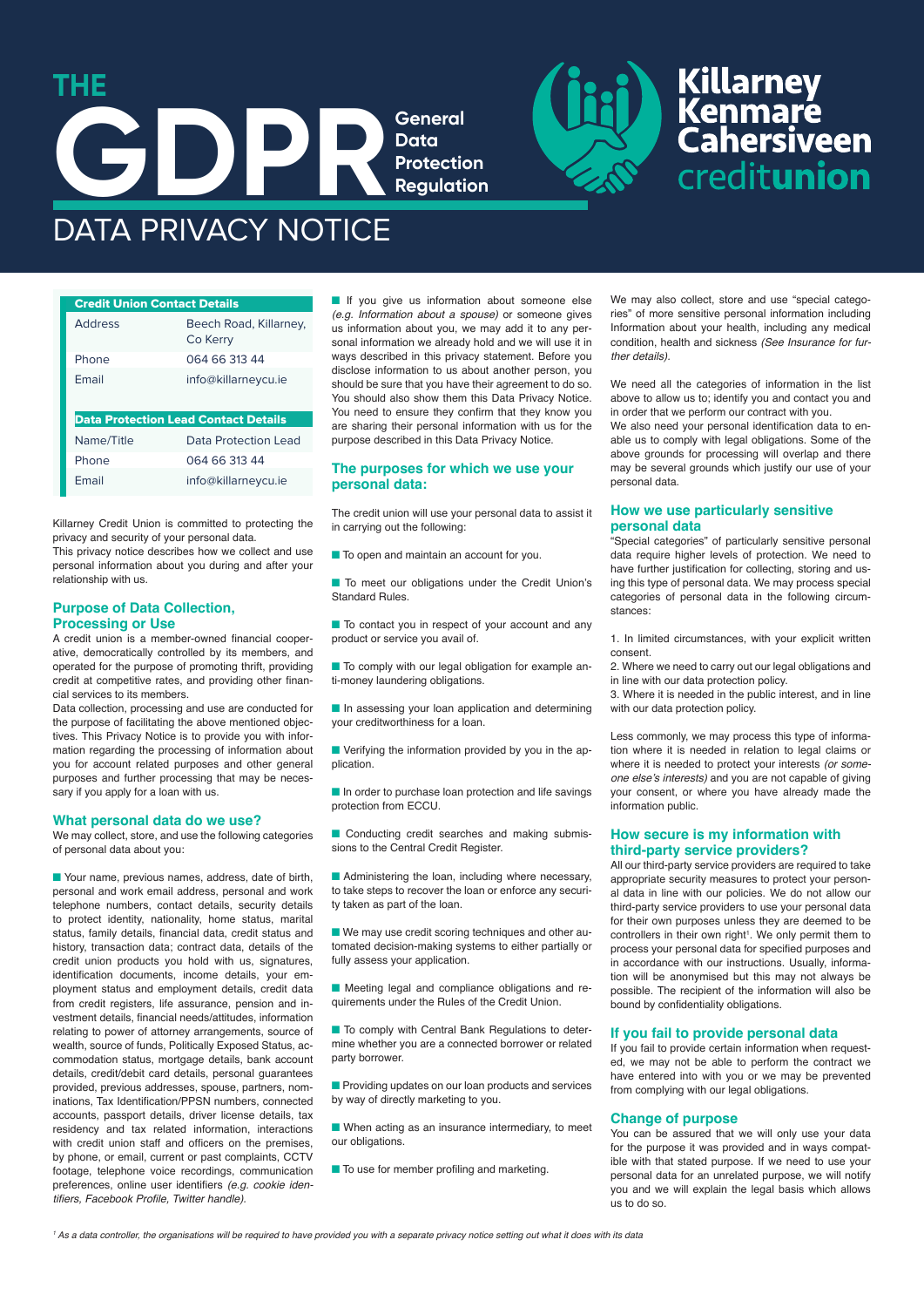# **Registering online**

We offer our members an online service, this service is optional. We collect some additional information about you when you register your account online. Prior to registering your account, we advise you to read our Website Terms and Conditions, our Cookie Policy and our Privacy policy. The additional data we will need to collect include a username, email address and contact number. Our legal basis for doing this is legitimate interest. Findings from research indicated a demand for such a service and it contributes to the business continuity of the credit union. All information you provide to us through Killarney Credit Union Online Banking is stored on secure servers. Any payment transactions undertaken by Killarney Credit Union Online Banking are encrypted with TLS technology. Most of the information you submit to Killarney Credit Union Online Banking is already held by the credit union with the exception of your unique user name. Your password and PIN are not available to the credit union or the service provider. The use of the Internet, by its nature, is not always secure. As a result, while we have reasonable IT security measures in place, we cannot guarantee the security or privacy of communications made over the internet including any related to Killarney Credit Union Online Banking, the Online Services or your Online Account. For this reason, we cannot ensure or warrant the security of any information you transmit to us and you transfer the data at your own risk. You are responsible for providing all you require to safely and properly access and use Killarney Credit Union Online Banking and the Online Services including a computer, an internet connection and security software.

# **Irish Life Referral Service**

In relation to our Irish Life referral service, Killarney Credit Union also collects personal data (name and contact telephone number), allowing Killarney Credit Union to facilitate a call back from Irish Life directly to you. Once Killarney Credit Union passes on your consent to Irish Life, we will not use your contact details for any other purpose, and your relationship will be with Irish Life from then on.

To view Irish Life's Privacy Statement please view at www.irishlife.ie/ilfs-privacy-notice.

# **Profiling**

We sometimes use systems to make decisions based on personal data we have (or are allowed to collect from others) about you. This information is used for loans assessment and anti-money laundering purposes and compliance with our legal duties in that regard. We also carry out profiling in order to tailor our marketing to you by analysing your individual transactional data, we can identify products or offers that are of interest or value to you or your business.

#### **Data Retention Periods**

We will only retain your personal data for as long as necessary to fulfill the purpose(s) for which it was obtained, taking into account any legal/contractual obligation to keep it. Where possible we record how long we will keep your data, where that is not possible, we will explain the criteria for the retention period. This information is documented in our Data Retention Policy.

Once the retention period has expired, the respective data will be permanently deleted. Please see our retention periods below.

■ Accounting records required to be kept further to the Credit Union Act, 1997 (as amended) must be retained for not less than six years from the date to which it relates.

■ The money laundering provisions of anti-money laundering legislation require that certain documents must be retained for a period of five years after the relationship with the member has ended.

■ We keep income tax records for a period of six years after completion of the transactions to which they relate.

■ Loan application information is retained for a period of seven years from the date of discharge, final repayment, transfer of the loan.

■ CCTV footage which is used in the normal course of business (i.e. for security purposes) for one month.

■ Telephone recordings which are used in the normal course of business (e.g. compliance, training & monitoring) are retained for 2 years.

■ Irish Life Referral Consent will be retained for 7 years after the relationship with the member has ended.

■ Credit agreements are contracts and as such the credit union retains them for seven years from date of expiration or breach, and twelve years where the document is under seal.

■ Loan applications form part of your credit agreement and as such we retain them for seven years.

#### **Planned data transmission to third countries**

There are no plans for a data transmission to third countries. However, third parties who provide services to the credit union may be located in the UK or outside the EEA. To ensure that your personal data receives an adequate level of protection and to ensure that your personal data is treated by those third parties in a way that is consistent with and which respects the EU and UK laws on data protection, any transfer shall be made in accordance with the EU approved adequacy decisions for the EU GDPR and the Law Enforcement Directive (LED).

#### **Updates to this notice**

We will make changes to this notice from time to time particularly when we change how we use your information, and change our technology and products. You can always find an up-to-date version of this notice on our website at **www.killarneycu.ie** or you can ask us for a copy.

#### **Our use and sharing of your information**

We will collect and use relevant information about you, your transactions, your use of our products and services, and your relationships with us.

We have engaged third parties for the supply of Information Technology services which allow us to process your information to verify ID documents for online membership. These parties process your information under contract to us and are subject to the same European and national Data Protection laws as are we. If you do not consent to have your bio-metric data processed, you may complete your membership application by coming to the credit union in person.

# **Other Websites & External links**

Our website contains links to other websites. The inclusion of a link on our website does not imply endorsement of the linked website by us. We are not responsible for the content or privacy practices of any third parties or other websites. We encourage you to read the privacy statements and/or policies on other websites you visit to familiarise yourself with how your personal data is processed.

# **ASSO Fulfilling Contract**

This basis is appropriate where the processing is necessary for us to manage your accounts and credit union services to you

#### **Administrative Purposes**

We will use the information provided by you, either contained on forms or applications, for the purpose of assessing applications, processing applications which you make and to maintaining and administering any accounts you have with the credit union.

#### **Third parties**

We may appoint external third parties to undertake operational functions on our behalf. We will ensure that any information passed to third parties conducting operational functions on our behalf will do so with respect for the security of your data and will be protected in line with data protection law.

#### **Security**

In order to secure repayment of the loan, it may be necessary to obtain security such as a charge on your property or other personal assets.

#### **Guarantors**

As part of your loan conditions, we may make the requirement for the appointment of a guarantor a condition of your loan agreement in order that the credit union ensures the repayment of your loan. Should your account go into arrears, we may need to call upon the guarantor to repay the debt in which case we will give them details of the outstanding indebtedness. If your circumstances change it may be necessary to contact the quarantor.

## **Irish League of Credit Unions (ILCU) Aliation**

The ILCU (a trade and representative body for credit unions in Ireland and Northern Ireland) provides professional and business support services such as marketing and public affairs representation, monitoring, financial, compliance, risk, learning and development, and insurance services to affiliated credit unions. As this credit union is affiliated to the ILCU, the credit union must also operate in line with the ILCU Standard Rules (which members of the credit union are bound to the credit union by) and the League Rules (which the credit union is bound to the ILCU by). We may disclose information in your application or in respect of any account or transaction of yours from the date of your original membership to authorised officers or employees of the ILCU for the purpose of the ILCU providing these services to us. The Privacy Notice of ILCU can be found at **www.creditunion.ie**

# **The ILCU Savings Protection Scheme (SPS)**

We may disclose information in any application from you or in respect of any account or transaction of yours from the date of your original membership to authorised officers or employees of the ILCU for the purpose of the ILCU providing these services and fulfilling requirements under our affiliation to the ILCU, and the SPS.

# **Electronic Payments**

For the processing of electronic payments services on your account (such as credit transfers, standing orders and direct debits), the Credit Union is a participant of CUSOP (Payments) DAC ("CUSOP"). CUSOP is a credit union owned, independent, not-for-prot company that provides an electronic payments service platform for the credit union movement in Ireland. CUSOP is an outsourced model engaging third party companies, such as a Partner Bank, to assist with the processing of payment data. In this case your bank details will be processed by us and Direct Debit/Standing Order forms will be retained by us.

#### **Electronic Payments not through CUSOP**

If you use our electronic payment services to transfer money into or out of your credit union account or make payments though your debit card into your credit union account, we are required to share your data with our electronic payment service provider.

#### **Payac**

For the purposes of providing current account, debit card and related services to our members, the Credit Union is a participant of Payac Services Company Limited by Guarantee ("Payac"). Payac is a credit union owned and operated company that assists par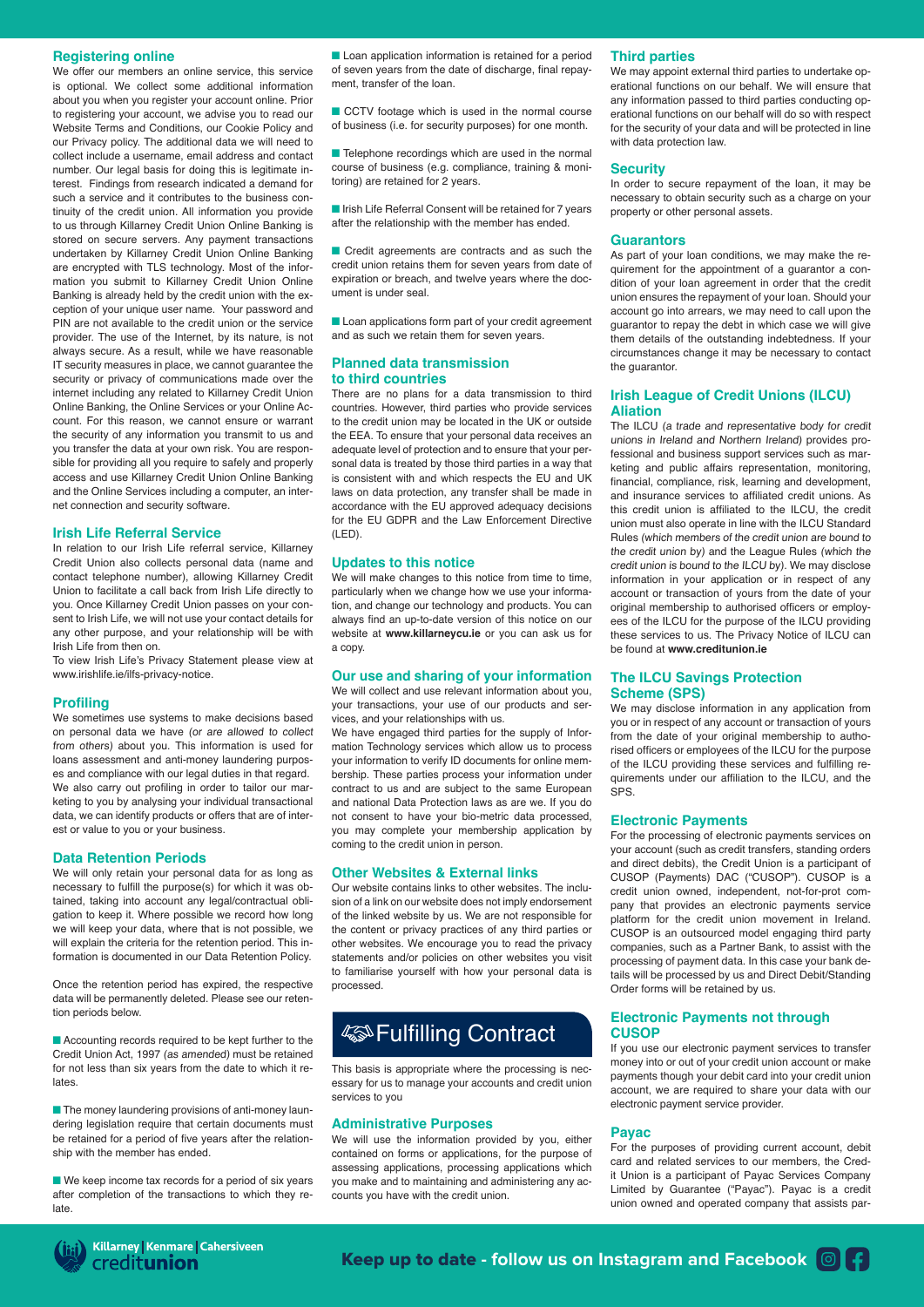ticipating credit unions in obtaining regulatory approval, developing, implementing and providing ongoing support for payment account services. This includes among other activities assisting in the establishment of operating standards, negotiating third party services and outsourcing arrangements in behalf of participating credit unions.

#### **FIS**

Fidelity National Information Services ('FIS") is a data processor acting on our behalf through Payac for the administration of our card services associated with your current account. This service includes monitoring for and prevention of financial crime, reporting of fraud and other related activities to protect our members from financial loss.

# **Debit Card**

If we issue you with a debit card, Transact Payments Malta Limited (which is an authorised e-money institution) will also be a controller of your personal data. In order for you to understand what they do with your personal data, and how to exercise your rights in respect of their processing of your personal data, you should review their Privacy Policy which is available at https:// www.transactpaymentsltd.com/privacy-policy

#### **Insurance**

As part of our affiliation with the ILCU, we purchase insurance from ECCU Assurance DAC (ECCU), a life insurance company, wholly owned by the ILCU. This includes Life Savings (LS), Loan Protection (LP), and optional related riders (where applicable).

If you choose to take out a loan with us, it is a term of your membership, by virtue of our affiliation with the ILCU that the credit union will apply to ECCU for Loan Protection (LP). In order that we apply for LP it may be necessary to process 'special category' data, which includes information about your health. This information will be shared with ECCU to allow it deal with insurance underwriting, administration and claims on our behalf.

# **E-Signatures**

Our E-signature service to complete loan documents is available through our online banking system which is part of our main IT service provider Progress Banking. If you use our E-signature service to complete loan documents through the online computerised system, that may result in docusign inc. coming into possession of personal data attributable to yourself. Where any such personal data is contained in a loan document which you have signed using an E-signature generated for you by docusign, it is intended that such document will have either been purged or redacted by docusign within a short time period after you have so signed the document.

# **Credit Assessment**

When assessing your application for a loan, the credit union will take a number of factors into account and will utilise personal data provided from:

- your application form or as part of your loan supporting documentation
- your existing credit union file,

■ credit referencing agencies such as the Central Credit Registrar

The credit union then utilises this information to assess your loan application in line with the applicable legislation and the credit unions lending policy.

# **Member Service**

We may use information about your account to help us improve our services to you.



This basis is appropriate when we are processing personal data to comply with an Irish or EU Law.

# **Tax liability**

We may share information and documentation with domestic and foreign tax authorities to establish your liability to tax in any jurisdiction.

Where a member is tax resident in another jurisdiction the credit union has certain reporting obligations to Revenue under the Common Reporting Standard. Revenue will then exchange this information with the jurisdiction of tax residence of the member. We shall not be responsible to you or any third party for any loss incurred as a result of us taking such actions.

Under the "Return of Payments (Banks, Building Societies, Credit Unions and Savings Banks) Regulations 2008" credit unions are obliged to report details to the Revenue in respect of dividend or interest payments to members, which include PPSN where held.

#### **Regulatory and statutory requirements**

To meet our duties to the Regulator, the Central Bank of Ireland, we may allow authorised people to see our records (which may include information about you) for reporting, compliance and auditing purposes. For the same reason, we will also hold the information about you when you are no longer a member. We may also share information with certain statutory bodies such as the Department of Finance, the Department of Social Protection and the Financial Services and Pensions Ombudsman Bureau of Ireland if required by law.

# **Purpose of the loan**

We are obliged to ensure that the purpose of the loan falls into one of our categories of lending.

# **Compliance with our anti-money laundering and combating terrorist financing obligations**

The information provided by you will be used for compliance with our customer due diligence and screening obligations under anti-money laundering and combating terrorist financing obligations under The Money Laundering provisions of the Criminal Justice *(Mon*ey Laundering and Terrorist Financing) Act 2010, as amended by Part 2 of the Criminal Justice Act 2013.

# **Audit**

To meet our legislative and regulatory duties to maintain audited financial accounts, we appoint an external auditor. We will allow the external auditor to see our records (which may include information about you) for these purposes.

#### **Nominations**

The Credit Union Act 1997 (as amended) allows members to nominate a person(s) to receive a certain amount from their account on their death, subject to a statutory maximum. Where a member wishes to make a nomination, the credit union must record personal data of nominees in this event.

#### **Incapacity to Act on your account**

The Credit Union Act 1997 (as amended) provides, in the circumstances where you become unable to transact on your account, due to a mental incapability and no person has been legally appointed to administer your account, that the Board may allow payment to another who it deems proper to receive it, where it is just and expedient to do so, in order that the money be applied in your best interests. In order to facilitate this, medical evidence of your incapacity will be required which will include data about your mental health. This information will be treated in the strictest confidence.

# **Credit Reporting**

Where a loan is applied for in the sum of €2,000 or more, the credit union is obliged to make an enquiry of the Central Credit Register (CCR) in respect of the borrower. Where a loan is granted in the sum of €500 or more, the credit union is obliged to report both personal details and credit details of the borrower and guarantor to the CCR.

Data we provide to the Central Credit Register (CCR) in respect of your loan will now be shared with the Central Statistics Office (CSO). (The Statistics Act 1993 provides that the CSO may obtain information from public bodies including the Central Bank).Personal data held on the Central Credit Register includes your name, date of birth, address, gender, telephone number and personal public service number (PPSN). Your PPSN, Eircode and contact telephone number is not transferred to the CSO. The Central Bank is the data controller for the Central Credit Register and the obligations of the GDPR and general and data protection law apply to them. The Central Statistics Office, (CSO) is the data controller for the information when it is transferred to them and the obligations of the GDPR and Data Protection law apply then to the CSO. Please refer to the www.centralcreditregister.ie for more information. More information in relation to the CSO is available at www.cso.ie

# **House Loan**

Where you obtain a house loan from us, it will be necessary for the credit union to obtain a first legal charge on the property to be purchased and it will be necessary for us to process your personal data in order to register this charge or have this charge registered on our behalf.

# **Connected/Related Party Borrowers**

We are obliged further to Central Bank Regulations to identify where borrowers are connected in order to establish whether borrowers pose a single risk. We are also obliged to establish whether a borrower is a related party when lending to them, i.e. whether they are on the Board/Management Team or a member of the Board/ Management teams family or a business in which a member of the Board /Management Team has a significant shareholding.

# *C*Legitimate Interests

A legitimate interest is when we have a business or commercial reason to use your information. But even then, it must not unfairly go against what is right and best for you. If we rely on our legitimate interest, we will tell you what that is.

# **Credit Assessment and Credit Reference Agencies**

When assessing your application for a loan or overdraft, as well as the information referred to above in credit assessment, the credit union also utilises credit data from credit referencing agencies such as the Central Credit Registrar (see Legal Duty) and prior to 1st October 2021 the ICB (Irish Credit Bureau).

*Our legitimate interest:* The credit union, for its own benefit and therefore the benefit of its members, must lend responsibly and will use your credit scoring information in order to determine your suitability for the loan applied for. When using the service of a credit referencing agency we will pass them your personal details and details of your credit performance.

# **Debt Collection**

Where you breach the loan agreement we may use the service of a debt collection agency, solicitors or other third parties to recover the debt. We will pass them details of the loan application in order that they make contact with you and details of the indebtedness in order that they recover the outstanding sums.

We may use a private investigator in order to locate you in the event that you fail to make repayments on your loan and or fail to make contact with the credit union.

*Our legitimate interest:* The credit union, will take appropriate steps to recover a debt to protect the assets and equity of the credit union